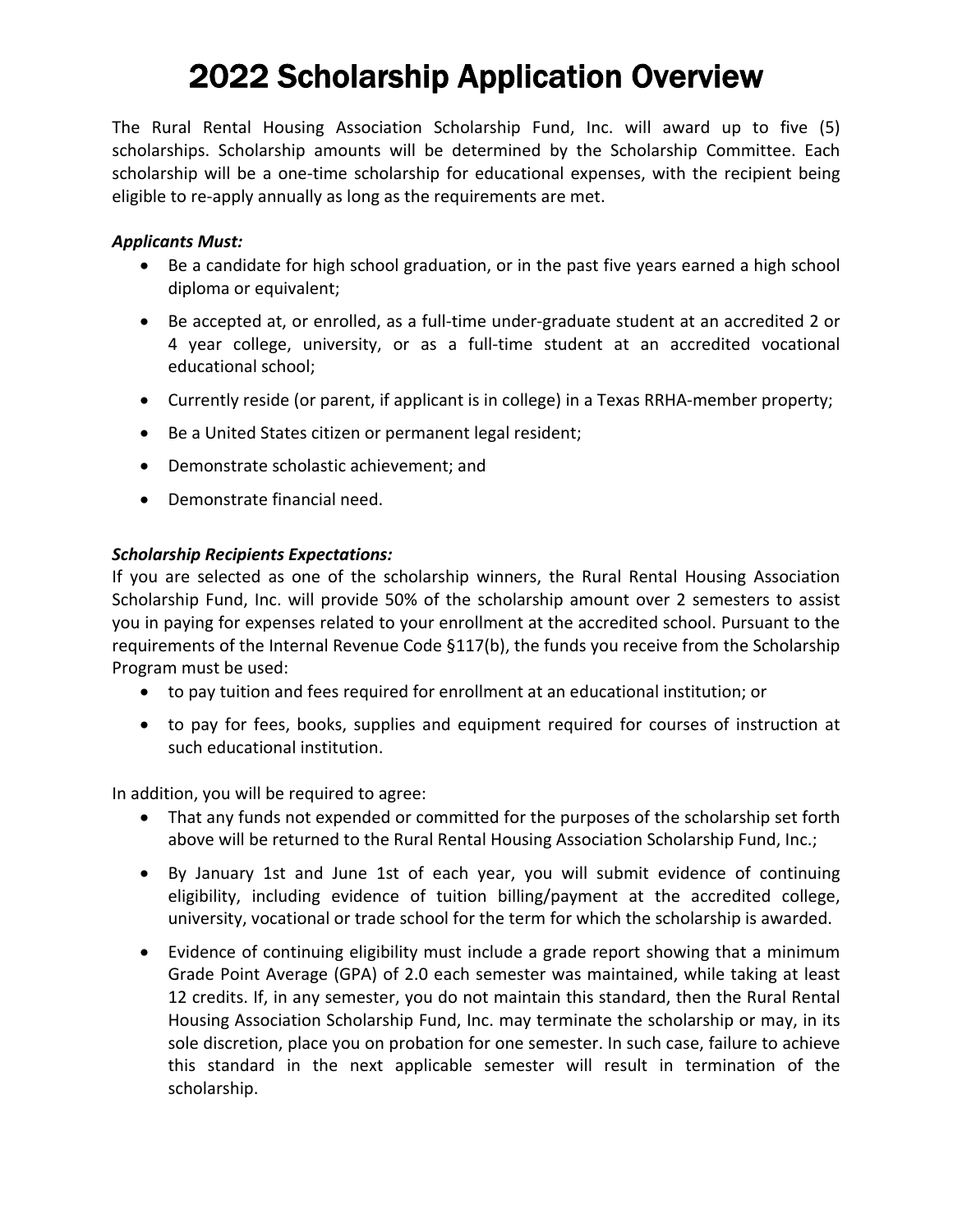Completed applications only will be considered if received by the Scholarship Foundation **on or before the deadline of March 31, 2022**. Please be sure to:

- 1. Submit only completed applications. Incomplete applications will not be considered.
- 2. Clearly label all application attachments with applicant name and information, and submit electronically with the application.
- 3. Email all supporting documents, including academic transcripts and letters of recommendations, to **office@rrhatx.com.**
- 4. **ELECTRONIC TRANSMITTAL**: Electronic transmittal of application and supporting documentation to the Rural Rental Housing Association Scholarship Fund, Inc. is certification that all information and supporting documentation are true to the best of your knowledge. In addition, transmittal provides your agreement that any knowingly false information may disqualify you from consideration for a RRHA scholarship, or be grounds for an offered scholarship to be rescinded. Actual electronic transmittal will be used as an electronic signature and date. Application and all required supporting documentation must be received **ELECTRONICALLY** by the application deadline of **March 31, 2022,** to be considered.

#### **ONLY ELECTRONIC SUBMISSIONS WILL BE CONSIDERED.**

#### **EMAIL / SUBMISSION ADDRESS ‐** office@rrhatx.com

*Note: All decisions concerning selection of scholarship recipients are made by the Scholarship Committee with the help of RRHA of Texas staff members, who are solely responsible for the final selections and the awards of scholarships to individuals so selected. The Scholarship Fund prohibits the awarding of any scholarship to a relative of any member of the Scholarship Selection Committee and, further, prohibits giving consideration of any such award. "Relatives" include ancestors, spouses, siblings, children and the spouses, siblings and children of such individuals. Adopted children and stepchildren are included in this definition.*

**The information below must be fully completed in order for your application to be considered by the Scholarship Selection Committee. Please ensure that you EMAIL all appropriate documentation to office@rrhatx.com by the application deadline of March 31, 2022.**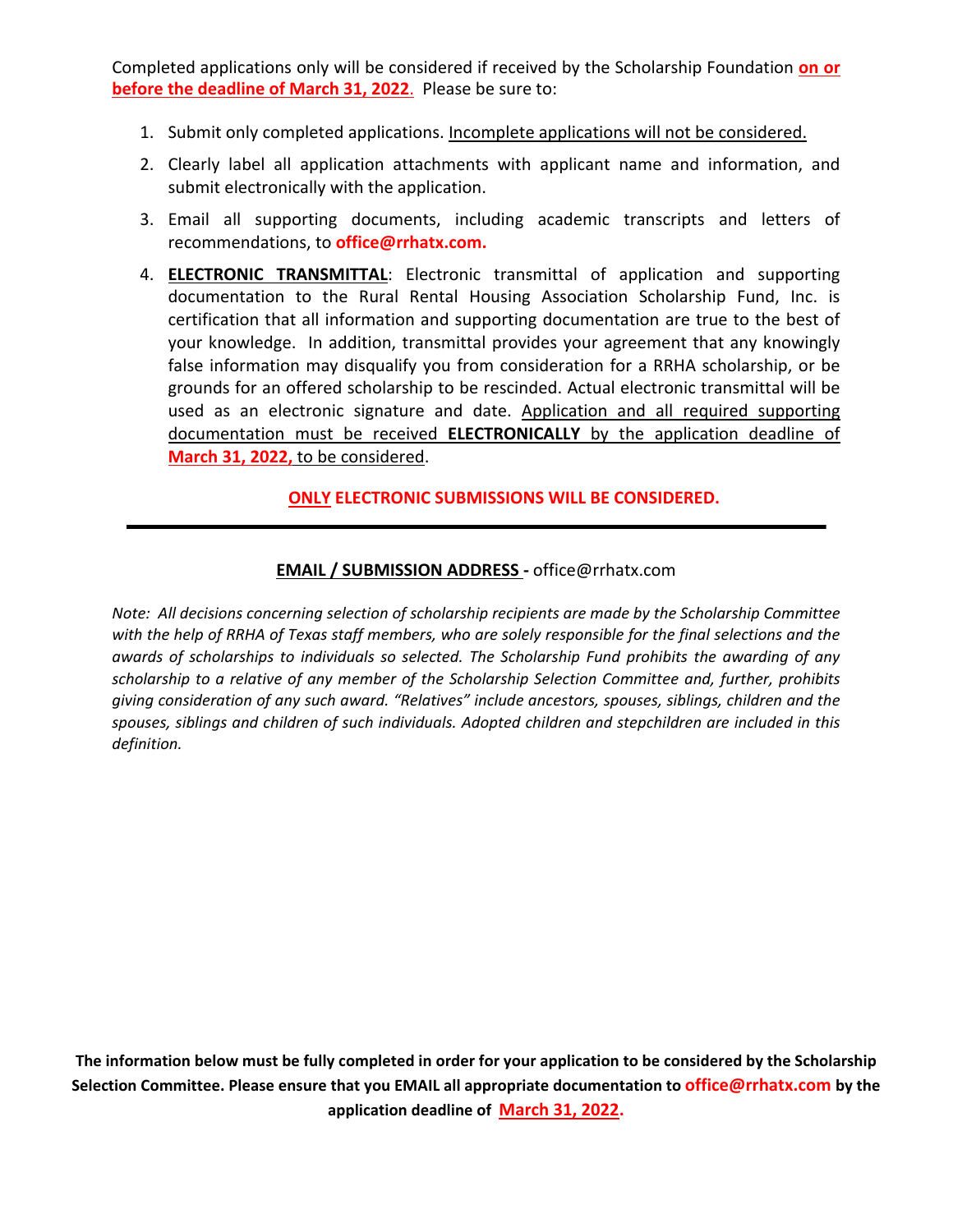## 2022 SCHOLARSHIP APPLICATION

#### **PERSONAL INFORMATION**

| Full Name:  |                                                 |                |                          |  |
|-------------|-------------------------------------------------|----------------|--------------------------|--|
|             | Last                                            | First          | Middle                   |  |
| Address:    | <u> 1980 - Johann Barnett, fransk kongresu.</u> |                |                          |  |
|             | <b>Street Address</b>                           |                | Apartment or Unit Number |  |
|             |                                                 |                |                          |  |
| City        |                                                 | <b>State</b>   | Zip Code                 |  |
| Home Phone: |                                                 | Cell Phone:    |                          |  |
| E-mail:     |                                                 | Date of Birth: |                          |  |

#### **RRHA of TEXAS MEMBER HOUSING INFORMATION**

#### *(TO BE COMPLETED BY PROPERTY MANAGER)*

Name of RRHA of Texas Member Property:

Length of Time Applicant in RRHA of Texas Member Property:

Property Manager's Name and Phone Number:

Name of RRHA of Texas Member Management Company/Owner:

*It is the responsibility of the management company/owner or their representative to ensure the scholarship applicant's full‐time enrollment at an educational institution does not violate any federal regulations governing the funding programs used by the property. By signing this, I have reviewed the appropriate regulations and there is no conflict with this application.* 

Signed: Printed Name:

Title:

#### **PERSONAL STATEMENT**

### **Type a two‐page statement/essay using the following subject:**

**"Describe your education/career goals and the role this scholarship would play in the achievement of these goals?"**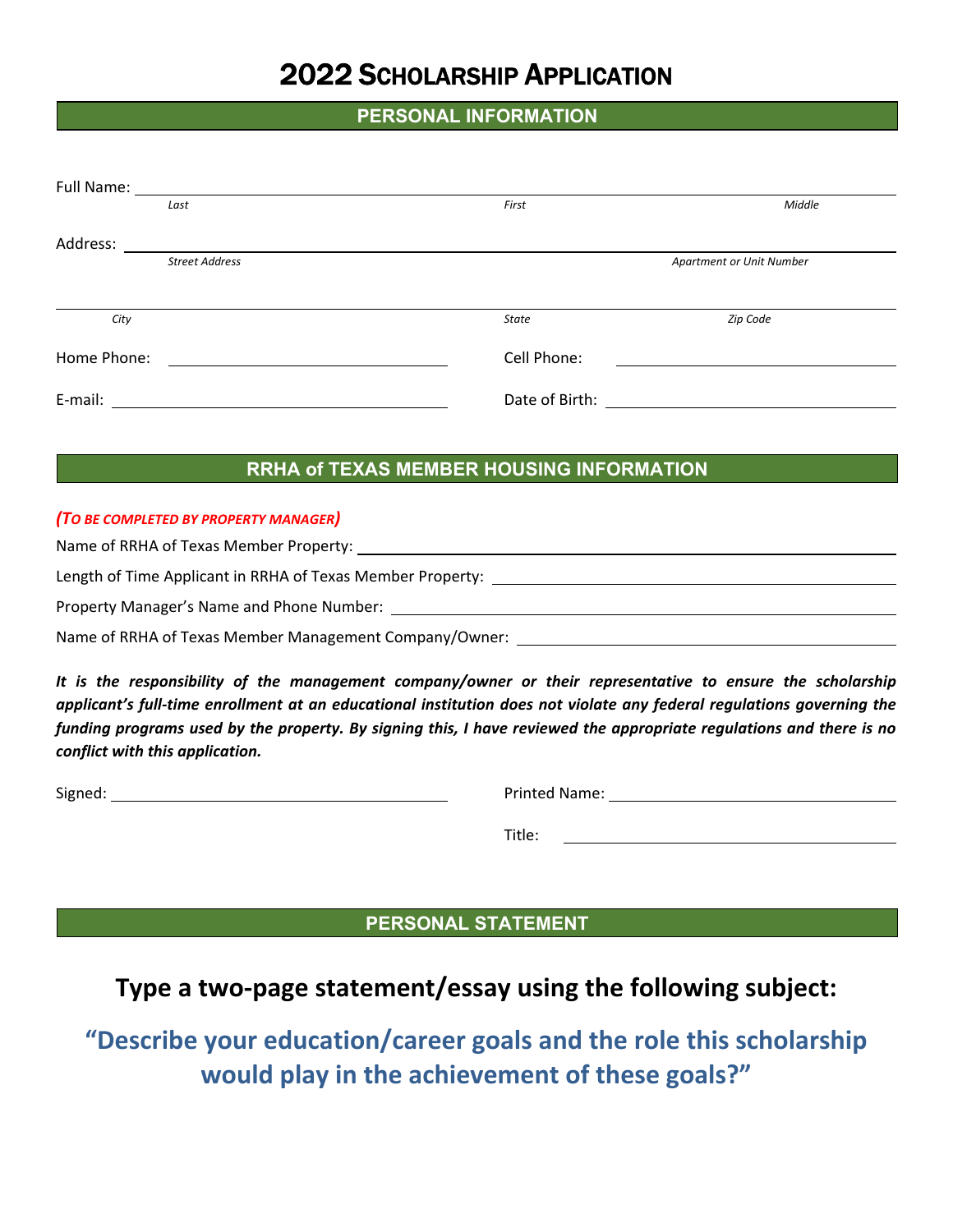### 2022 SCHOLARSHIP APPLICATION, *continued*

### **CURRENT SCHOOL & TEST INFORMATION**

| High School             |                                                                                                                  |  |  |
|-------------------------|------------------------------------------------------------------------------------------------------------------|--|--|
| Or College:             |                                                                                                                  |  |  |
| Name                    | City<br><b>State</b>                                                                                             |  |  |
| Anticipated             | Type of                                                                                                          |  |  |
| Graduation Date:        |                                                                                                                  |  |  |
| $GPA^*$ : High School = | *Send your <u>official</u> transcripts to the Scholarship                                                        |  |  |
| College $=$             | Foundation. If currently enrolled in college, write both<br>your high school and college GPA scores in the space |  |  |
|                         | Provided, and forward official transcripts for both.                                                             |  |  |
|                         | In the space provided, please indicate your GPA scale.                                                           |  |  |
|                         | Examples: 4.0 scale: 4=A, 3=B, 2=C                                                                               |  |  |
|                         | 100 scale: 100=A, 90=B, 80=C                                                                                     |  |  |
|                         | 5.0 scale: 5=highest proficiency, 3=proficient                                                                   |  |  |
| $ACT$ and/or $SAT^*$ :  | *Send your <u>official</u> scores to the Scholarship Foundation.                                                 |  |  |
|                         | You may send one or both scores. If you have not yet                                                             |  |  |
|                         | taken either test, please write the date when you will take                                                      |  |  |
|                         | the test and have the scores forwarded as soon as                                                                |  |  |
|                         | possible.                                                                                                        |  |  |

**PLEASE NOTE: The Personal Statement/Essay, GPA, and Test Scores may count toward as much as 75% of the determining factors during the selection process.** 

#### **COLLEGE GOALS**

Please list all colleges/universities/vocational schools to which you have applied. Which one do you plan to attend? What do you plan to study? **Include copy of acceptance letter and/or proof of enrollment.** 

<u> 2008 - Andrea Britain, amerikan basar dan berasal di sebagai berasal di sebagai berasal di sebagai berasal d</u>

<u> 1989 - Andrea Barbara, amerikana amerikana amerikana amerikana amerikana amerikana amerikana amerikana amerik</u>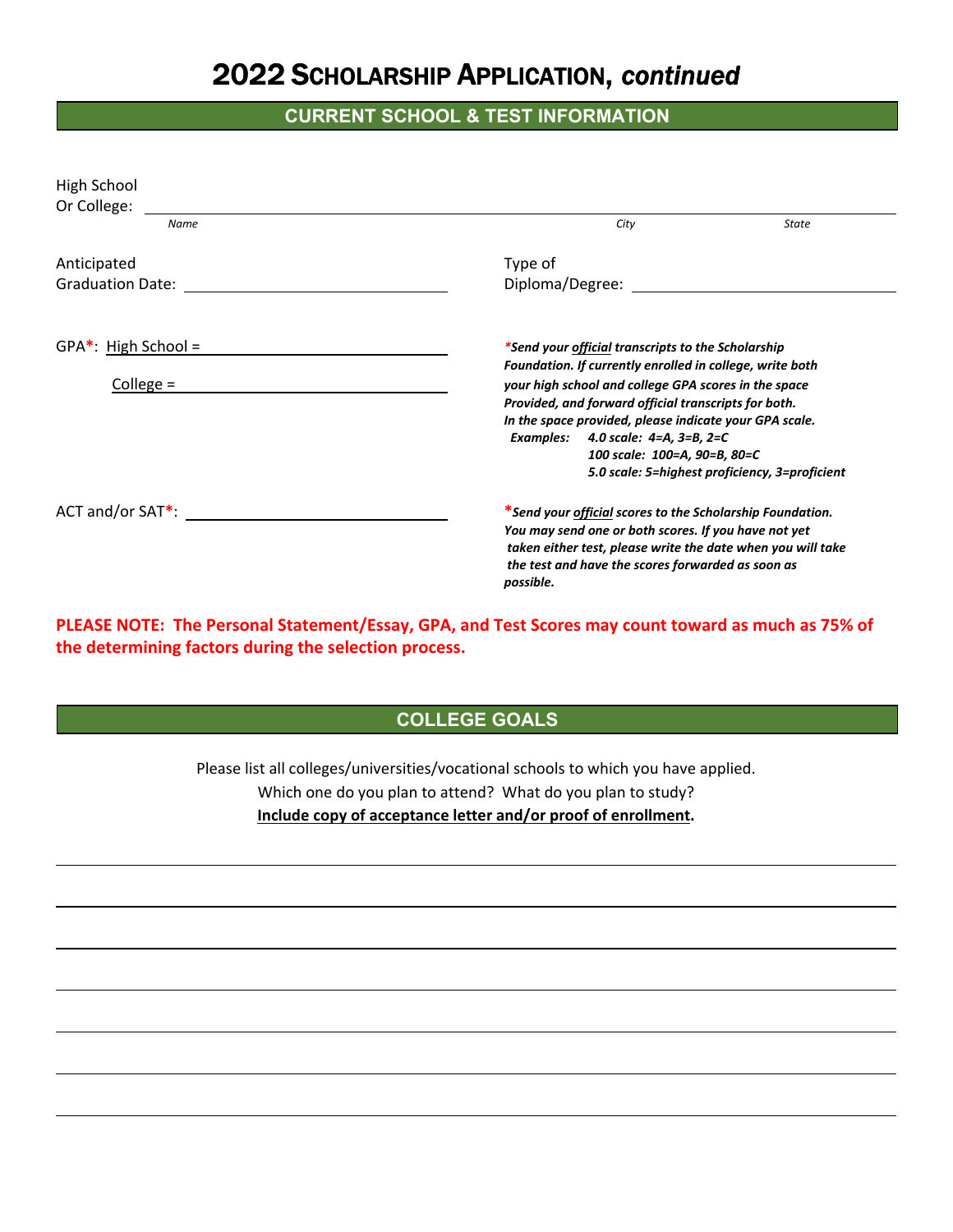## 2022 SCHOLARSHIP APPLICATION, *continued*

#### **EXTRACURRICULAR ACTIVITIES**

List all Extracurricular Activities (school and community) in which you have participated in the past four years. List all leadership positions and offices held. Check academic years during which you participated. If necessary, include additional sheets, using the format shown below.

| <b>ACTIVITY</b> | 2018-2019 | 2019-2020 | 2020-2021 | 2021-2022 | <b>LEADERSHIP POSITIONS/</b><br><b>OFFICES HELD</b> |
|-----------------|-----------|-----------|-----------|-----------|-----------------------------------------------------|
|                 |           |           |           |           |                                                     |
|                 |           |           |           |           |                                                     |
|                 |           |           |           |           |                                                     |
|                 |           |           |           |           |                                                     |
|                 |           |           |           |           |                                                     |
|                 |           |           |           |           |                                                     |

#### **AWARDS AND HONORS**

List all Awards and Honors which you have received in the past four years. If necessary, include additional sheets, using the format shown below.

| <b>NAME OF AWARD/HONOR</b> | <b>DESCRIPTION OF AWARD/HONOR</b> | <b>DATE RECEIVED</b> |
|----------------------------|-----------------------------------|----------------------|
|                            |                                   |                      |
|                            |                                   |                      |
|                            |                                   |                      |
|                            |                                   |                      |
|                            |                                   |                      |
|                            |                                   |                      |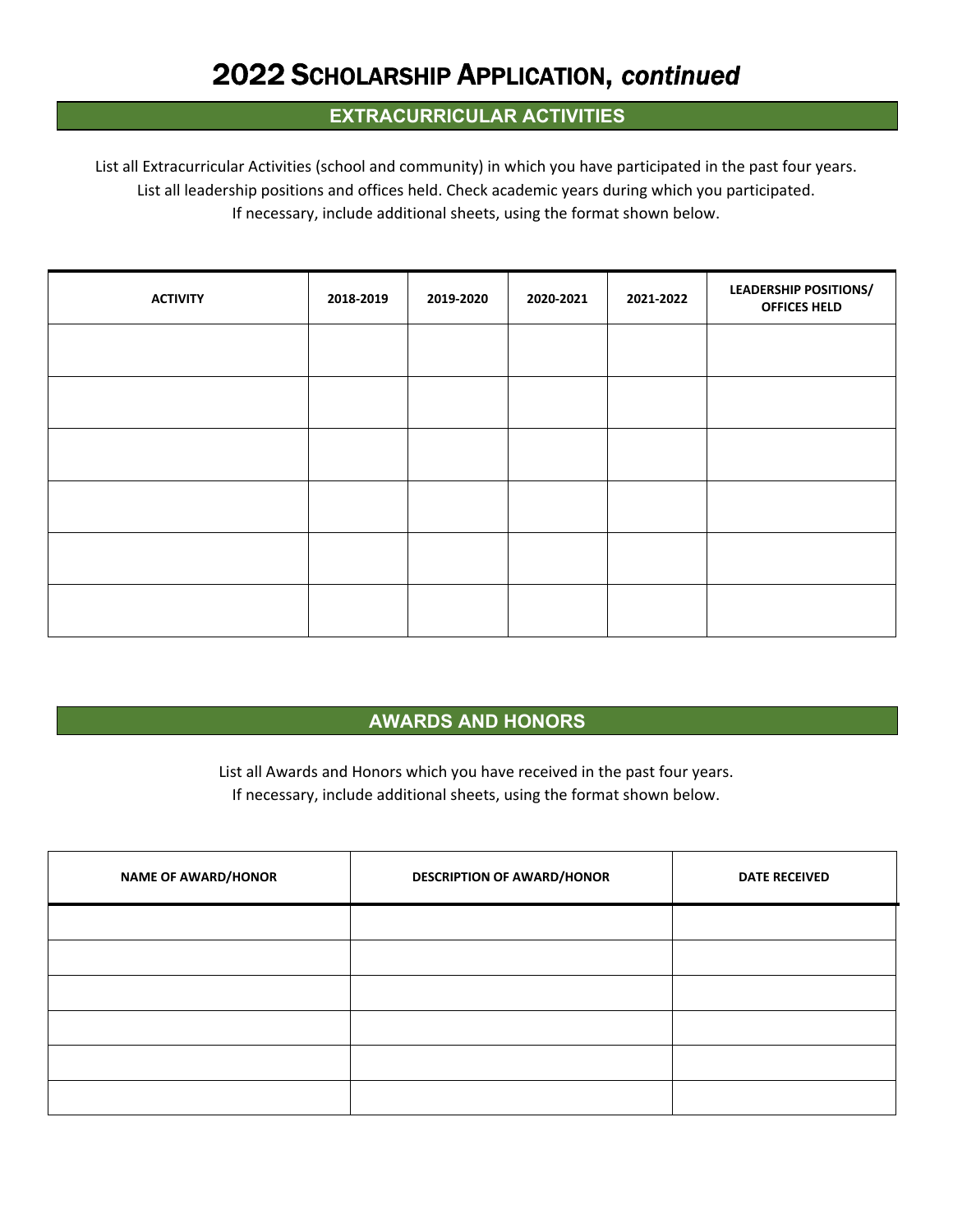### 2022 SCHOLARSHIP APPLICATION, *continued*

#### **LETTERS OF RECOMMENDATION**

**Two or more** letters of recommendation should be submitted with application. At least one should be professional (e.g., employer, school official, etc.) and at least one personal (e.g., coach, pastor, etc.). **NO FAMILY MEMBERS.**

#### *The number and quality of recommendations are determining factors for scholarship selection.*

Below, list the names of the recommenders. If necessary, include additional sheets using the format below:

| <b>.</b> |      |       |              |
|----------|------|-------|--------------|
|          | Name | Title | Relationship |
|          |      |       |              |
| 2.       |      |       |              |
|          | Name | Title | Relationship |
|          |      |       |              |
| 3.       |      |       |              |
|          | Name | Title | Relationship |
|          |      |       |              |

#### **ADDITIONAL INFORMATION**

Attach a statement/letter of financial need.

#### *This statement will be used as one of the determining factors for scholarship selection.*

#### **SIGNATURE\***

I hereby certify that all information and supporting documentation are true to the best of my knowledge. I understand that any knowingly false information may disqualify me from consideration for any RRHA scholarship, or be grounds for an offered scholarship to be rescinded.

If I am chosen as a RRHA Scholarship recipient, I also grant permission for the Rural Rental Housing Association Scholarship Fund, Inc. to reprint my personal statement/essay for use at the RRHA of Texas Annual Meeting. I additionally grant the use of my likeness by RRHA and the Rural Rental Housing Association Scholarship Fund, Inc. to promote and market the RRHA Scholarships.

Date: Signature:

*\* ELECTRONIC TRANSMITTAL: Electronic transmittal of application and supporting documentation to the Rural Rental Housing Association Scholarship Fund, Inc. is certification that all information and supporting documentation are true to the best of your knowledge. In addition, transmittal provides your agreement that any knowingly false information may disqualify you from consideration for a RRHA scholarship, or be grounds for an offered scholarship to be rescinded. Actual electronic transmittal will be used as an electronic signature and date. Application and all required supporting documentation must be received ELECTRONICALLY by the application deadline of March 31, 2022, to be considered.*